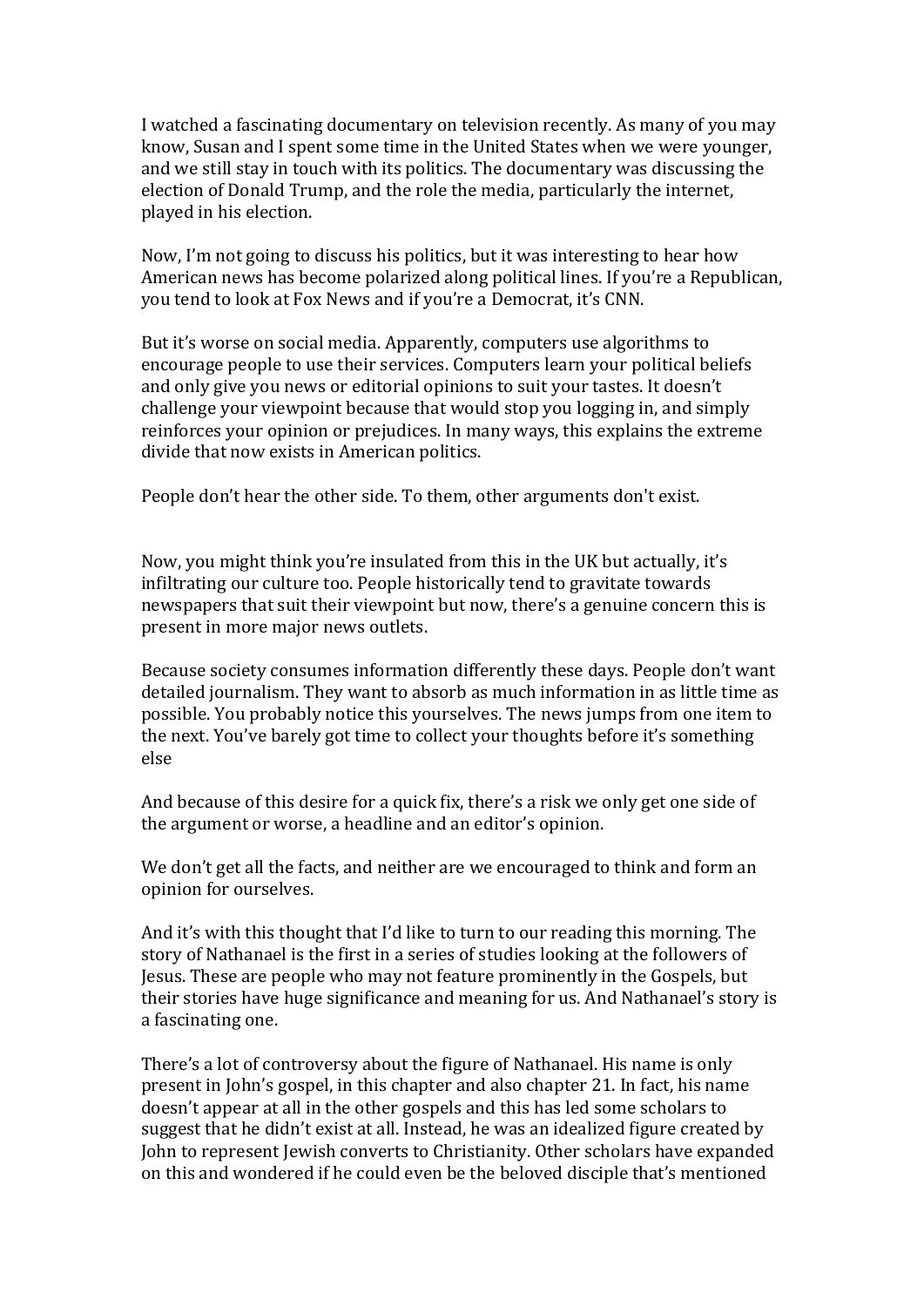throughout the Fourth Gospel. Some have even suggested that he could be Matthew, because both names mean "The gift of God".

And as appealing as those ideas are, I'm not sure they're correct. There's another theory that Nathanael is actually the first name of Bartholomew, the Apostle we read about in the other gospels and also in Acts  $1:13$ . I like this idea because Bartholomew, who is clearly an associate of Philip, is mentioned in Matthew, Mark and Luke, but not John where we see Nathanael's name instead.

And Bartholomew was actually a surname at that time, so we'd expect him to have another, first name.

So if he really is Nathanael Bartholomew, I don't think he's the incidental figure we might think at first glance and he is a very prominent follower of Jesus.

But his journey to Christ wasn't straight forward by any means. When Philip told him he found the Messiah, his first response, I think is almost funny.

"Nazareth! How can anything good come from there?" You can almost imagine the sarcasm in his voice.

And although Nathanael came from Cana, I don't think he was saving this because of some intertown rivalry – it wasn't a Glasgow vs Edinburgh debate.

Nazareth was the last place you'd expect the Messiah to come from. It was a small town, so insignificant that it doesn't even get mentioned in the Old Testament or literature from the day. And people were told that the Messiah was coming from Bethlehem, so you could imagine Nathanael's laughter and derision at this idea. Nothing good will come from Nazareth.

And Nathanael would have good understanding of Scripture to challenge the Nazareth idea. He was clearly very familiar with scripture to the extent that Jesus comments on this by saying that Nathanael was under the fig tree.

The comment about the fig tree is important. In those times, Rabbis would often study and teach under a fig tree, so it became a symbol of Jewish Law, the Torah and also a place of spiritual peace. It's why Jesus uses it symbolically in his teaching. When he curses the fig tree elsewhere, he's actually saying the Torah is finished and he's inaugurating a new law in Christ.

So when Jesus said that Nathanael was under the fig tree, he's actually saying that he knew Nathanael was absolutely devoted to the Torah or Jewish law

But let's go back to Nathanael's comment about Nazareth. This, I think is a hugely important part of this passage.

Nathanael made a judgment about Jesus based on no evidence whatsoever. He never met Jesus. He didn't know he was born in Bethlehem. He was basing that view on rumour, hearsay and his personal opinion.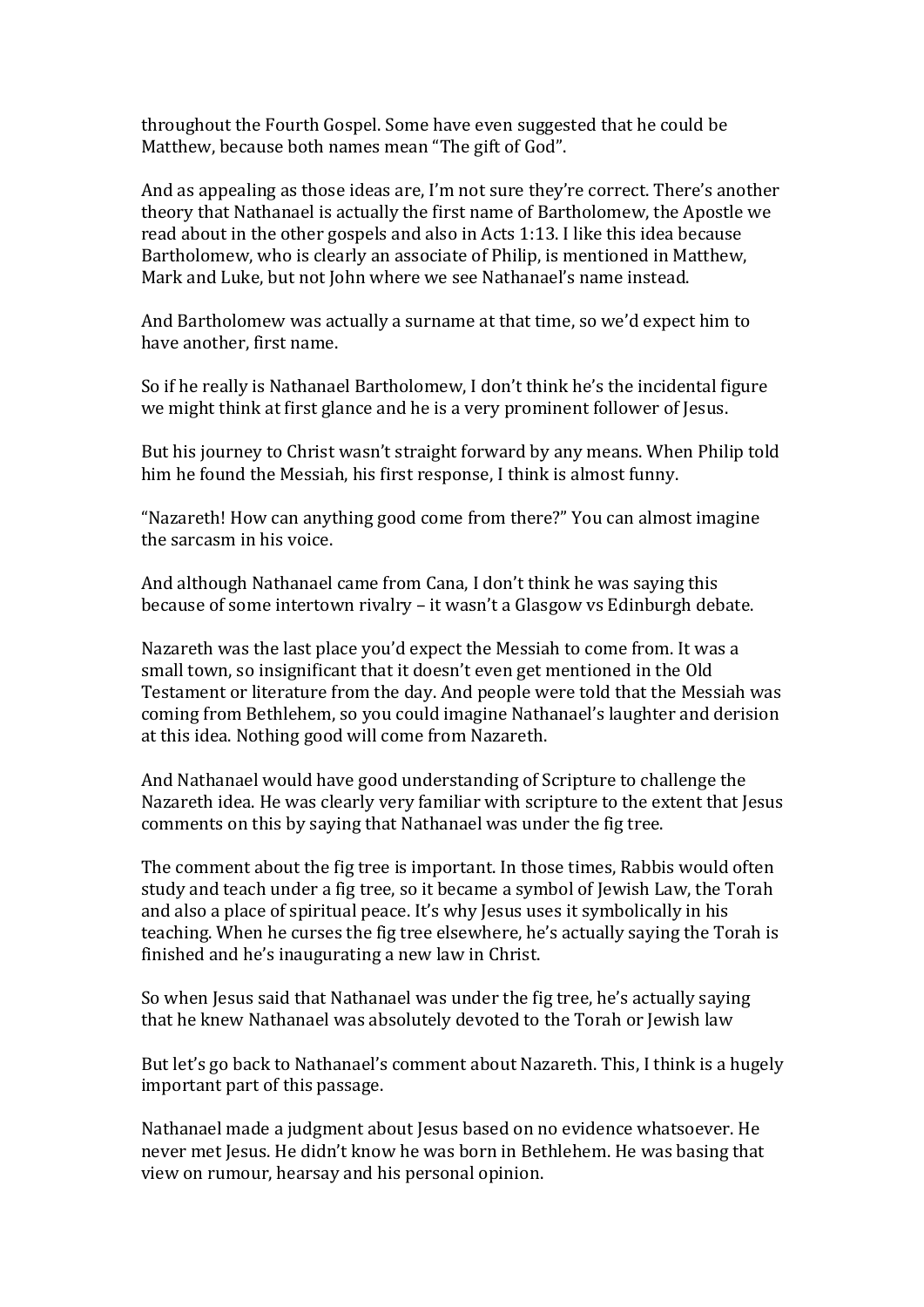And this, I think is the challenge we face in the church today.

I would suggest to you that people don't want to come to church because, like Nathanael, they've got the completely wrong idea of what we represent and what we do.

They've formed an opinion based on the opinion of other people. An opinion, rather than the facts.

You've probably noticed this. It's very hard to find anything positive about the church these days. Do people acknowledge the support offered to our community? Or the support for our charity work abroad? The fellowship we offer to the lonely? Or our sense of morality and social justice?

Or do you usually hear people criticising our church based on events from history, or the actions of a minority who have hidden behind a veil of false faith to commit terrible crimes?

It doesn't surprise me that people want to avoid that church. Because I don't want to associate myself with that church either.

Because that's not our church. That's not the loving community that gathers here each Sunday. A fellowship in Christ that does so much fantastic work in Kinross, often discretely and unnoticed.

And so how do we address this? Especially when we see falling numbers at worship each week?

Well, when I read this passage, it struck me that the answer is staggeringly simple. Philip shows us exactly what we should do.

When he's faced with Nathanael's doubts and cynicism, he doesn't start evangelizing. He doesn't offer complex theological debates to address all the misunderstandings, tackling Nathanael at his level as a devout scholar of the Torah.

Philip simply says, "Come and see"

He brings Nathanael into Christ's presence.

And when he does this, something amazing happens.

Because Nathanael has that first encounter with Jesus.

An encounter where Jesus sees right into Nathanael's heart. Jesus says, "I saw you while you were still under the fig tree before Philip called you"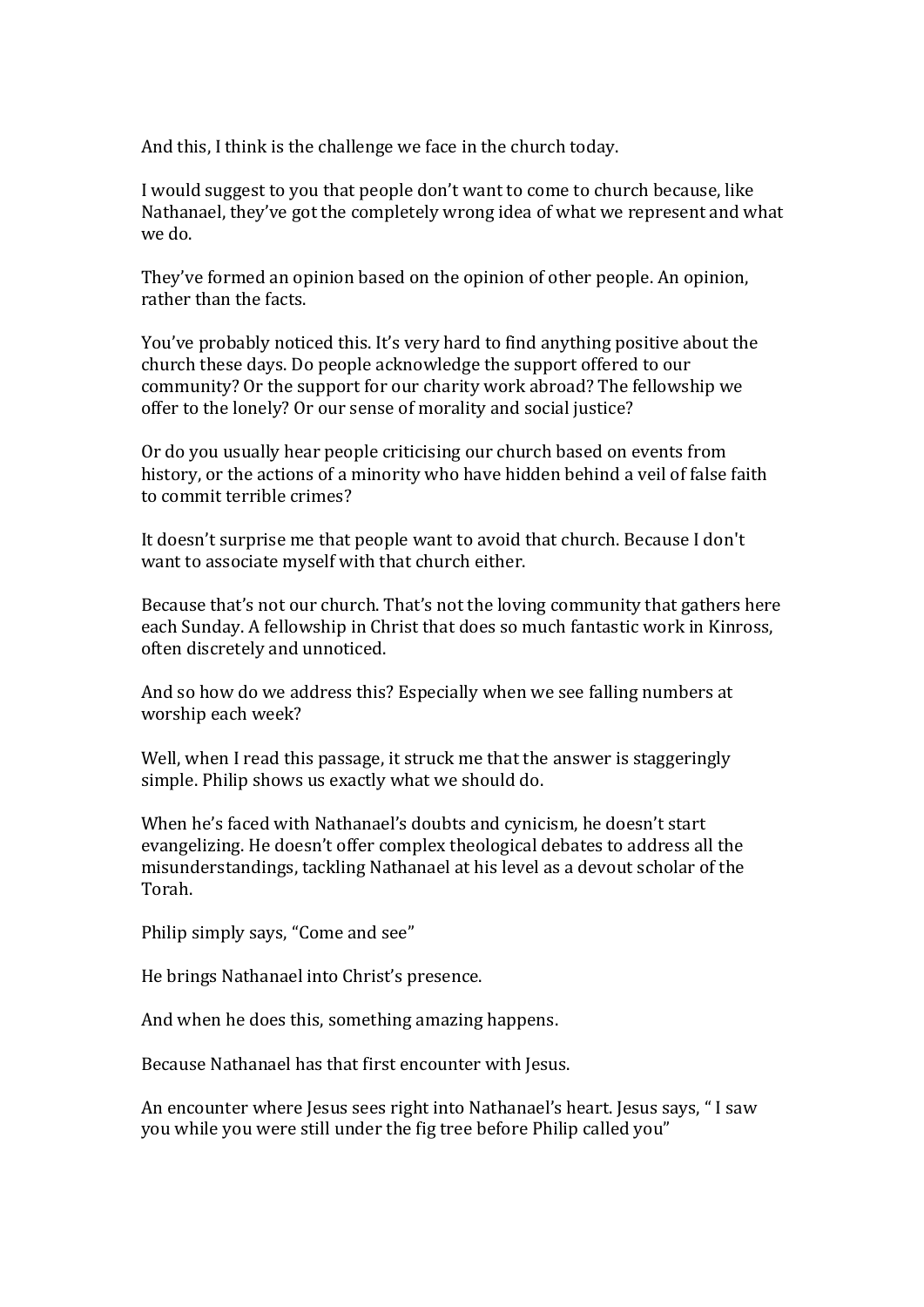In other words, Nathanael realized that Jesus, this man he had never met, already knew who he was. But more than that, Nathanael realized that Jesus loved him deeply for the person he was. Faults and all.

For those of you who have found Christ, do you remember that first encounter, like Nathanael?

That moment when you realised that God knows the real you?

That realization that He loves you, and He sees the good in you, no matter what you've done before?

Because that, I think is the most persuasive way to bring people to church.

We spend too much time getting lost in theological debates trying to bring people to faith. Trying to challenge the arguments of the militant atheists. Trying to address their misconceptions about historical events or having to justify our charitable activity.

Because I don't think you can argue someone into Christianity.

Especially against the tidal wave of negativity against the church today.

Instead, we should do exactly as Philip did here, and bring people into Christ's presence. Show them the power of God's love.

And that doesn't have to be in this physical building, at worship on a Sunday.

Just being a disciple of Christ and following his example of loving others, is the first step of bringing people to him.

And being prepared, when people ask why you do this, to share your experience of Christ's love.

Because it's that relationship with Christ that is the basis of our church. It's that love for Christ that brings us together each week to fulfill God's mission in this parish. 

And it is that love which, I think, is the most powerful argument for Christianity. It's one that's impossible to challenge once you've experienced it.

And so I would ask you to look at ways to share Christ's love and be his disciple, because our community needs the hope of Christ more than ever.

Especially as we build this new world after COVID.

We need to do what Philip did, and show people that joy.